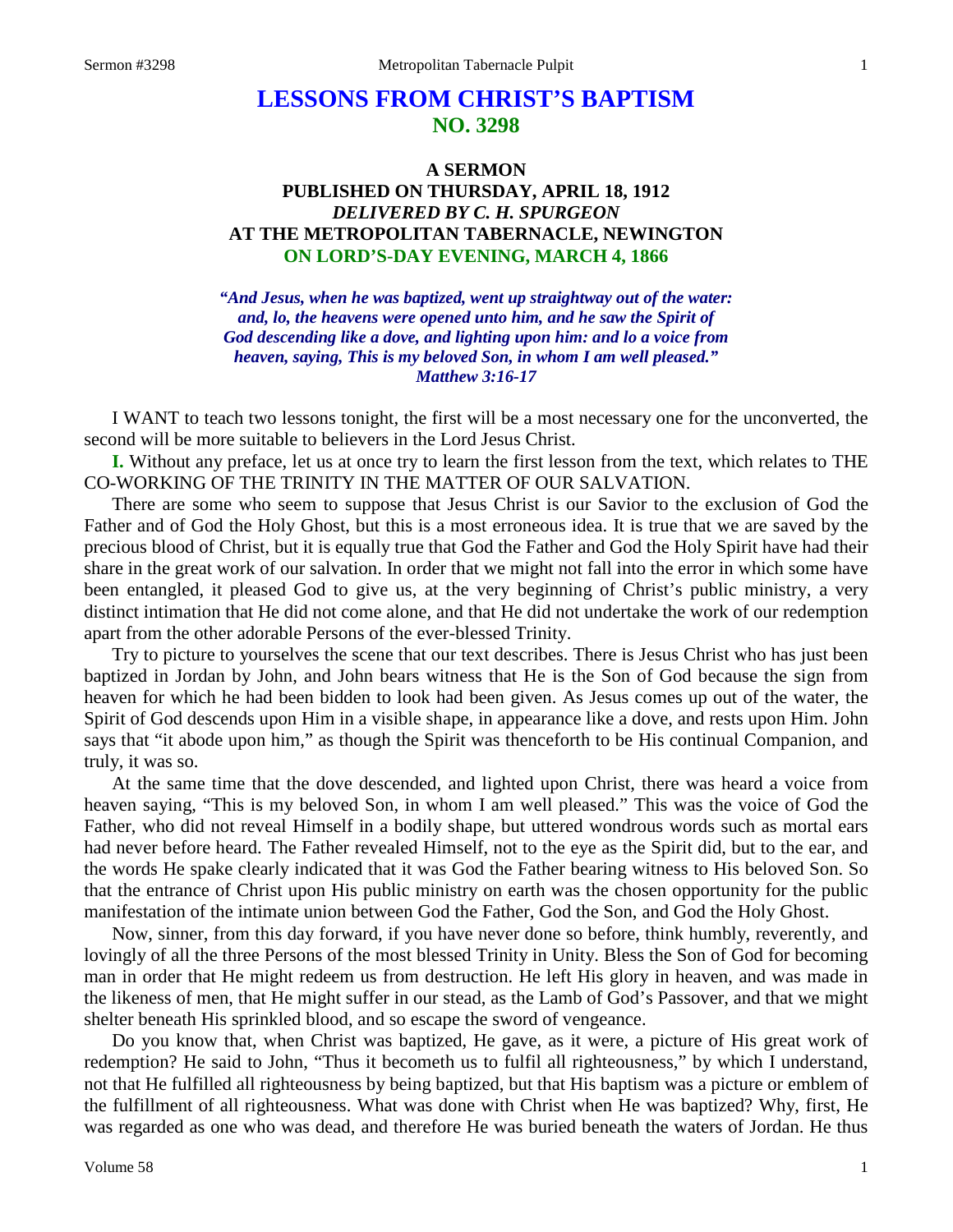set forth, by a most significant symbol, the fact that He had come to earth to be obedient unto death, even the death of the cross, and that in due time He would actually die, and be really buried, as now He was submerged beneath the yielding wave in a metaphorical burial.

But baptism does not consist in merely plunging the person into the water, he must be lifted out again, otherwise he would be drowned, not baptized. So the Savior, when He rose up out of the water, set forth His own resurrection. By His baptism, He figuratively said, "I shall die for sinners, I shall rise again for sinners, and I shall go back to heaven to plead for sinners. My death will put away their offenses, and my resurrection will complete their justification." Go ye, who long for salvation, and by faith look to the Savior dying on the cross at Calvary, see Him buried in Joseph's tomb, see Him rise the third day, and after forty days see Him and to heaven leading captivity captive.

His dying, His burial, His rising, His ascension—these are the fulfillment of all righteousness, and it is by these that you must be saved. It is not your being baptized that can save you, it is Christ's being baptized for you with that baptism of blood when He poured out His soul unto death that you might live forever. It is not your suffering, but His suffering that avails for your salvation, it is not your being or your doing that is the secret of blessing, but it is His being and His doing on which you must depend for everything. Trust in Jesus Christ, and you shall find salvation in Him.

Now I want you to look with humbly grateful eyes to God the Holy Ghost. You remember how Jesus Christ applied to Himself the words He read in the synagogue at Nazareth, "The Spirit of the Lord is upon me, because he hath anointed me to preach the gospel to the poor; he hath sent me to heal the brokenhearted, to preach deliverance to the captives, and recovering of sight to the blind, to set at liberty them that are bruised, to preach the acceptable year of the Lord." It was the Spirit of God who gave success to Jesus Christ's ministry, and if you, dear friend, would be saved, it is only the Holy Spirit who can take away from you the heart of stone, and give you a heart of flesh.

I pray you to think with holy reverence of that mighty, mysterious Being who works in human hearts, and molds them according to the will of God. By nature, you are spiritually dead, and only the Spirit of God can give you spiritual life. By nature, you are spiritually blind, and only the Spirit of God can give you spiritual sight. Even the work of Christ on the cross does not avail for you until the Holy Spirit takes of the things of Christ and reveals them unto you. You must look to Christ, or He will not save you, you must trust in Christ, or His precious blood will not be applied to you, but you will never look to Him or trust in Him unless the Father, who sent Him, shall draw you to do so by His Spirit effectually working in you.

When we are thinking and speaking of the Holy Spirit, let us always feel as if we must put off our shoes from our feet, for the place whereon we stand is peculiarly holy. You remember how solemnly Christ warns us as to the consequences of even speaking against the Holy Ghost, "Whosoever speaketh a word against the Son of man, it shall be forgiven him: but whosoever speaketh against the Holy Ghost, it shall not be forgiven him, neither in this world, neither in the world to come."

Whenever we mention the name of the Holy Spirit, let us do it with holy awe and reverence, remembering that it is the Spirit that quickeneth, it is the Spirit that instructeth, it is the Spirit that sanctifieth, it is the Spirit that preserveth, it is the Spirit that maketh us fit to be partakers of the inheritance of the saints in light. So, unto the ever-blessed Spirit of God as well as unto the well-beloved Son of God be glory and honor, praise and power, forever and ever.

With equal reverence and with equal awe let us also think of God the Father. What does the Father here say concerning Christ? First, He calls Him His Son. There has been much disputing about how Christ can be equal with the Father, and equally eternal, and yet be the Son of the Father. This is a great deep into which you and I, dear friends, will do well not to pry. We usually speak of Christ being the Son of the Father by what is called "eternal generation." I confess that there is a mystery here which I can neither understand nor explain, but as the Father calls Him His Son, I unhesitatingly believe that He is what the Scripture constantly calls Him, "the Son of God."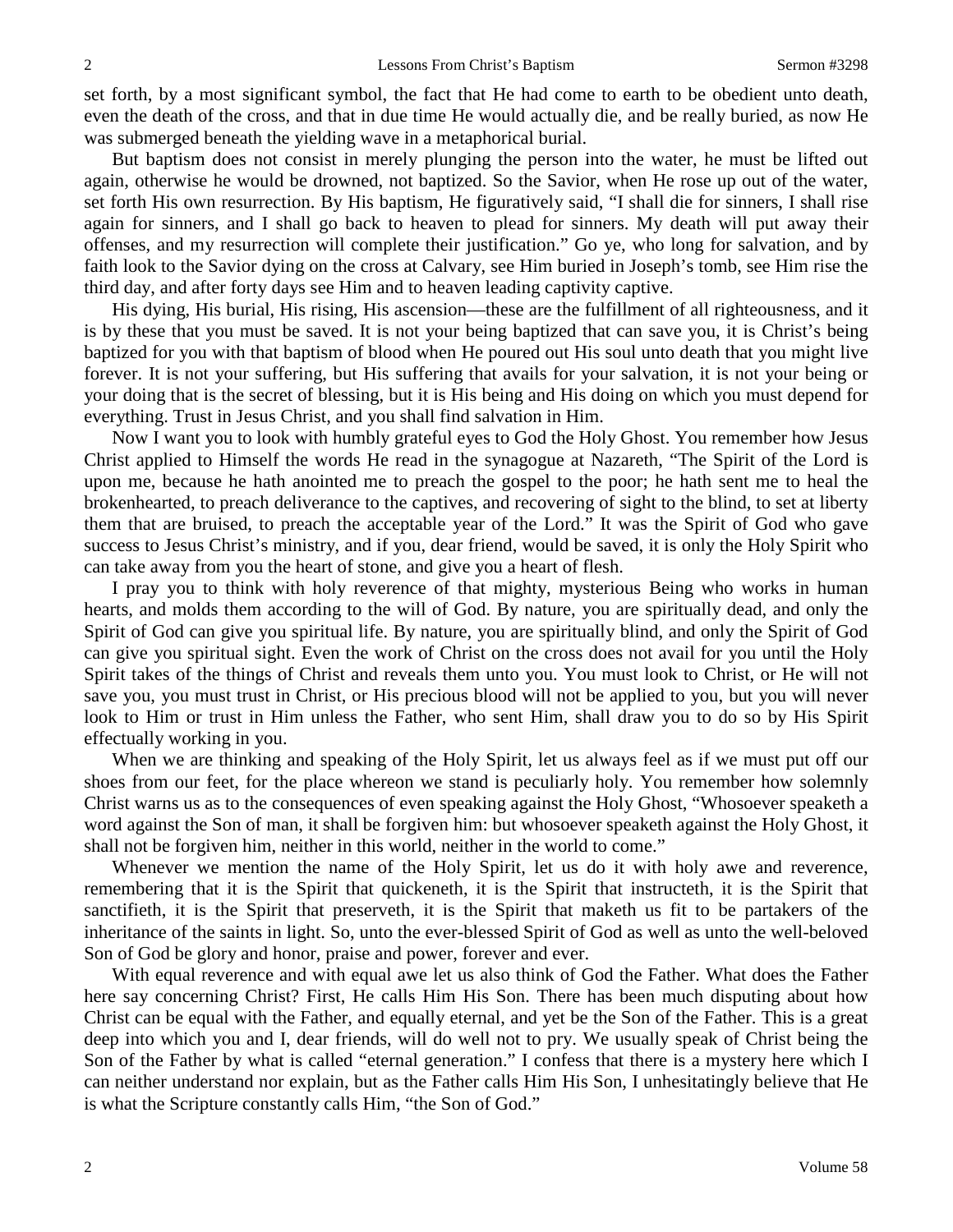In our text, we find that the Father not only calls Christ His Son, but He says, "This is my beloved Son." What wondrous love there must be in the heart of each one of the divine Persons in the sacred Trinity towards each of the others! How blessedly they must look upon one another with divine benignity and complacency! There never could be any diversity in their interests, for they are one in heart, one in purpose, one in every respect, even as Jesus said, "I and my Father are one."

Now, sinner, the point to which I want specially to direct your thoughts is this—that God not only calls Christ His Son, and His beloved Son, but that He says He is well pleased with Him, and this concerns you in that, if you are so united to Christ as to be one with Him, God will also be well pleased with you for His dear Son's sake. But can a sinner ever be pleasing to God? Not in himself, apart from Christ, but all who are in Christ are "accepted in the Beloved." His Father is so pleased with Him that all whom He represents are pleasing unto God for His sake. "But," asks one, "how can I be in Christ?"

My dear friend, if you are one of the Lord's chosen, you are already in Christ in God's eternal purpose, but the way in which you must experientially get into Christ is by true faith in Him. To trust in Jesus is to be in Jesus. To rely upon the atoning sacrifice of Christ is to be one with Christ. Faith is the uniting bond which binds together the Christ in whom we believe and those who believe in Him. If you are truly trusting in Christ, God looks upon you as apart of Christ's mystical body, and He is well pleased with you for Christ's sake.

Thus, then, you have the Son suffering for you, the Spirit applying to you the merit of His atoning sacrifice, and the Father well pleased with you because you are trusting in His beloved Son. Or to put the truth in another form, the Father gives the great Gospel feast, the Son is the feast, and the Spirit not only brings the invitations, but He also gathers the guests around the table. Or to use another metaphor, God the Father is the fountain of grace, God the Son is the channel of grace, and God the Holy Spirit is the cup from which we drink of the flowing stream.

I wish that I could really make you see Jesus Christ standing by Jordan's brink as He came up out of the water after He had been baptized by John, and the Spirit of God descending, and lighting upon Him, and that I could make you hear the voice of the Father saying, "This is my beloved Son, in whom I am well pleased." If I could do this, all I should have to add would be John's message, "Behold the Lamb of God, which taketh away the sin of the world." There is eternal life for every one who truly looks unto Him by faith.

> *"There is life for a look at the Crucified One, There is life at this moment for thee; Then look, sinner, look unto Him, and be saved, Unto Him who was nail'd to the tree."*

**II.** In beginning my sermon, I told you that the second lesson I wanted you to learn tonight would be more suitable to believers in the Lord Jesus Christ, though at the same time it may also be useful to the unconverted, just as I hope the first lesson has been helpful to the people of God though specially intended for those who are not yet avowedly on the Lord's side. This second lesson, upon which I have now to speak, relates to THE DESCENT OF THE SPIRIT UPON BELIEVERS, but I should not have dared to take the text without also calling your attention to the first lesson upon which I have already spoken.

I want you clearly to understand that, as the Holy Spirit rested upon Christ, so He rests upon all who are in Christ, indeed, when the Spirit rested upon Christ, He rested upon the whole church that was represented by Christ. You remember that David says the unity of brethren is "like the precious ointment upon the head, that ran down upon the beard, even Aaron's beard: that went down to the skirts of his garments." So the anointing that Christ received from the Holy Spirit ran down to the very lowest, and least, and last of the members of that church of which He is the Head.

When the Holy Spirit descended from heaven like a dove, and lighted upon Christ, that descent was intended to teach us several lessons which we will now try to learn. Consider, first, *the swiftness* of that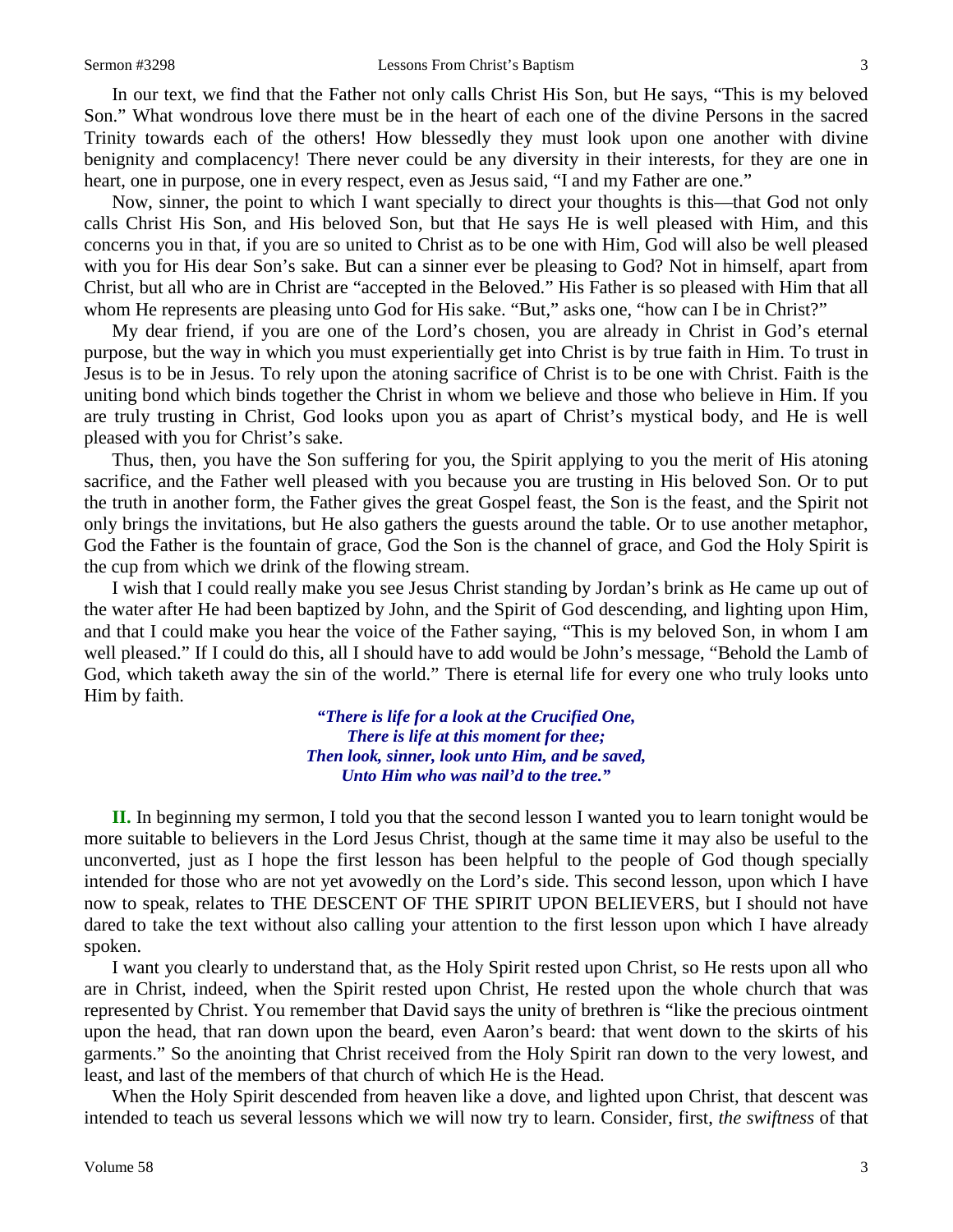descent. The heavens were opened, there was no delay, but swiftly as a flash of lightning the Spirit descended, and lighted upon Christ. Beloved brethren and sisters in Christ, do you feel dull and heavy tonight? Are you depressed in spirit? There is no reason why, within the next second, you should not be in quite a heavenly frame of mind, for the Spirit of God can descend upon you like a dove, and straightway you shall be lifted up out of your dullness and despondency.

The Spirit needs no time in which to work. The motions of matter are necessarily tardy, matter can only move at a certain rate, and there are many things that retard it. But as you know, the motion of mind is far more rapid, your thoughts can fly to America and back again, more swiftly than I can describe their flight. In a flash, your mind can be soaring away up among the stars millions and millions and millions of miles away.

Now, the mind of the Spirit is the highest order of mind, for He is divine, and therefore His motions are swift as the light, nay, they are incomparably swifter than that. He descended like a dove in order to set forth the rapidity of His flight. You remember that expression in the Song of Solomon, "Or ever I was aware, my soul made me like the chariots of Ammi-nadib."

So is it when the Spirit comes to us, our soul is as if it were borne along in a swiftly-driven chariot. It does not take the Holy Spirit an hour to convert a soul. The vital spark that regenerates a soul is kindled in an instant. Instantaneous conversion is not the exception, it is the rule, there cannot be any conversion but that which is instantaneous The after-growth, the development of the work of grace in the heart and life is gradual, but there is a moment in which the soul passes from death unto life, from slavery to liberty, from sin to righteousness. And I have already said to you, Christian friends, that you can in a moment be transported out of a dull, languishing state of heart into one of holy peace and joy. Breathe the prayer—

> *"Come, Holy Spirit, heavenly Dove, With all thy quickening powers, Come, shed abroad a Savior's love, And that shall kindle ours;"—*

and there is no reason why He should not grant your request even before you have finished your petition.

The figure of a dove also represents *softness* as well as swiftness. Rapidity generally causes some measure of sound, we usually associate hurry with noise, but it is not so with the Spirit of God. He descended with silent wings and alighted upon Christ as He came up out of the river where He had been baptized. If it had been recorded that the Spirit descended like an eagle, we should have thought of the whirring at great wings, but the dove's flight is of a far gentler and quieter order.

So, beloved, the Spirit of God may come down upon some of us in this house tonight, yet no one may be aware of His coming except those upon whom He rests as He rested that day upon Christ. Your neighbor may not perceive what has happened to you, there need be no outcry, no shouting, no violent contortions as there have been in certain revivals of which we have heard. No, the blessed Spirit frequently works invisibly, as the wind bloweth where it listeth, and sometimes bloweth so softly that we are not conscious of the slightest sound from the gentle zephyrs that fan our cheeks. I pray that, in the solemn silence of the mind, many of you may thus experience the descent of the Holy Spirit like a dove, so swift yet so soft, so gentle yet so strong.

Besides this, wherever the Spirit comes, He works according to His own holy nature. He comes like a dove, and He operates in a dovelike manner, and if He graciously operates upon you, you also will have dovelike qualities given to you. What are they? Well, I think that the first thought we associate with a dove is that of *purity.* You remember that the spouse in the Song of Solomon says of her Beloved, "His eyes are as the eyes of doves," and the Bridegroom says to His spouse, "Thou art fair, my love; behold, thou art fair; thou hast doves' eyes," that is, eyes of purity, bright sparkling eyes that care not to look upon that which is unclean.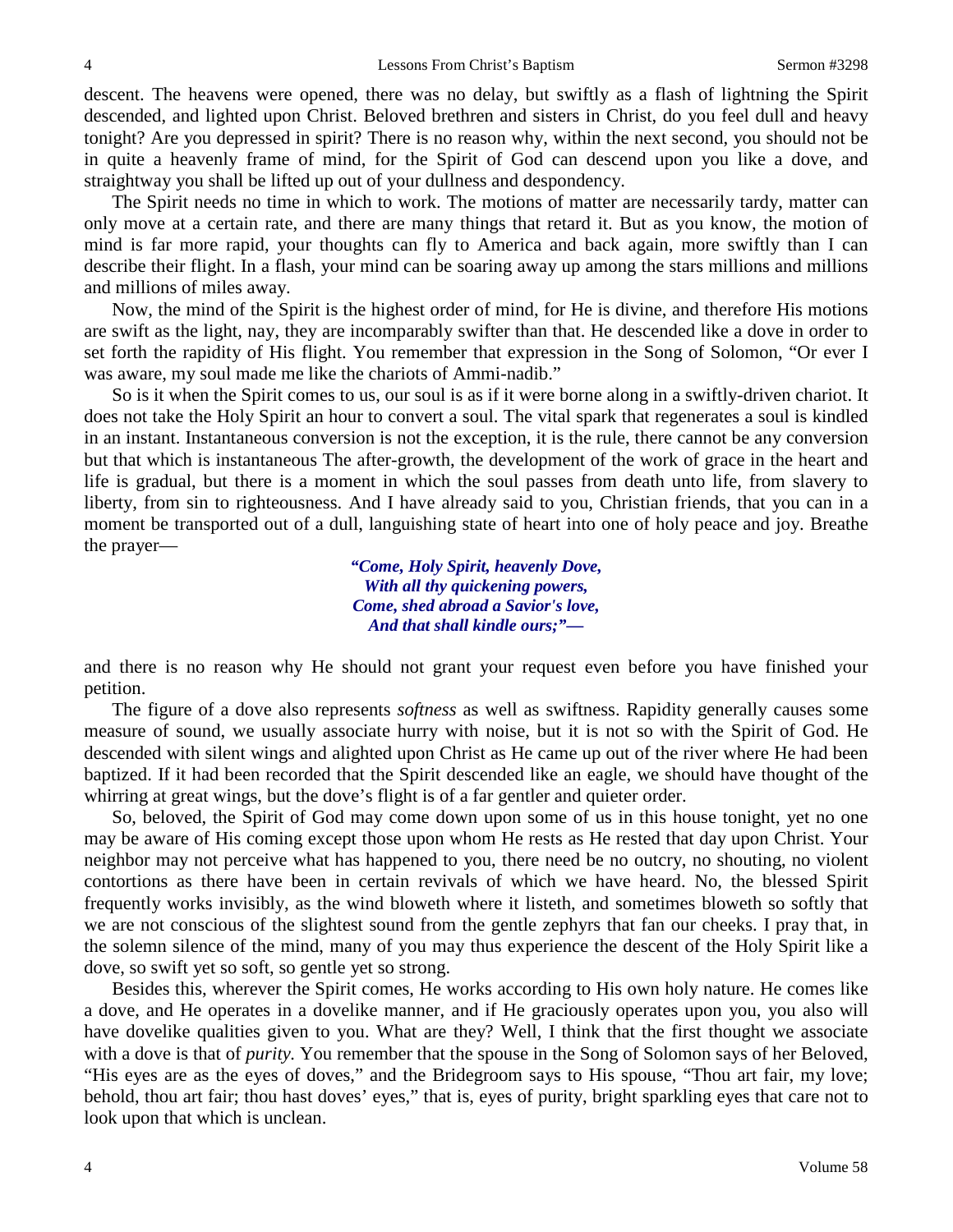The dove is no carrion-loving bird, and you will recollect that it was the only bird that was offered to God in sacrifice under the old dispensation. Perhaps someone says, "Oh, but it was written in the law, a pair of turtledoves, or two young pigeons!" Yes, it was so written, but then I remind you that a pigeon is only one member of the great dove family, and that it was only amongst the doves, of all feathered creatures, that there was found a bird that was clean enough to be offered unto God as a sacrifice. So the selection of a dove as the emblem of the Holy Spirit is very suggestive, for wherever He comes, He breeds purity.

If a man shall live a life of uncleanness, and hatred, and malice, and then say that he has the Holy Spirit dwelling in him, he lies, for the Spirit makes us first pure, and then peaceable. Unless thou, my dear hearer, hast shaken off from thee the love of all that is evil, and hast resolved, in God's strength, to live as becometh the Gospel of Christ, thou provest that thou hast not experienced the dove-like influence of the Holy Spirit.

In my early days in the country, I was horribly shocked when I heard of a man standing on a public house table, and saying, though at the time he was almost drunk, "I can say what none of you fellows can say, that I am one of God's elect." All of us who knew anything of the man used to shudder at the thought of his blasphemy in pretending to be one of the elect. Why, if the grace of God does not make a man holy, what is it worth? My dear friend, if you are determined to be damned, leave religion alone altogether, but do not pretend to be a child of God, and yet live in sin. To profess to be an heir of heaven, and then to live as an heir of hell, is such detestable hypocrisy that I pray God that all of you may be preserved from ever falling into it. Where the Spirit of God dwells, there is sure to be purity.

And next to purity comes *peace*. The dove with the olive leaf in its mouth was the token of peace to Noah and those who were with him in the ark, and the dove has long been used as a symbol of peace. If the Spirit of God, like a dove, shall dwell with you, my dear friend, you will have peace in your own conscience, peace with your fellow men, peace with God, as Paul puts it, in writing to the Philippians, "the peace of God, which passeth all understanding, shall keep your heart and mind through Christ Jesus." Those worrying, distracting thoughts of yours do not come from the Holy Spirit. Those carking cares, those disquieting anxieties are not the Spirit's work. Where the Spirit, like a dove, dwells in a believer's heart, that ancient assurance is fulfilled, "Thou wilt keep him in perfect peace, whose mind is stayed on thee: because he trusteth in thee." May you enjoy this perfect peace through the coming of the Spirit to you!

The dove is, next, the picture of gentleness. You do not expect to see doves fighting like vultures or ravens. I suppose doves do quarrel sometimes, but as a rule, their gentle and amiable nature makes them harmless and lovable. So, Christians should be the most gentle of all men. We are to be willing to be smitten upon one cheek, and then to turn the other to the smiter. I know some professing Christians who, as soon as ever a contrary word is spoken to them, boil over with rage. Well, it is not their Christianity that makes such a display as that, and it is a poor excuse to say that it is their infirmity.

"Oh!" says one, "but if you tread on a worm, it will turn." Yes, the poor little creature turns in its agony, but is a worm to be a model for your conduct? Surely it would be better to ask the Holy Spirit to give you the grace to take the Lord Jesus Christ as your example.

Have you never heard of the Christian man who killed his neighbor by kindness? When his oxen got into his neighbor's field, the cross-grained man put them into the pound, and said that, if they came astray again he would deal with them in the same way. By and by, his own oxen wandered into his neighbor's field, and then the Christian man fed them, and sent word that, if they came there again, he would treat them in the same way. That is the style in which we should endeavor to act towards any who treat us unkindly, by heaping coals of fire upon their heads we may in time burn love into their hearts.

I am afraid that all professing Christians are not as gentile as they should be, though gentleness is one of the prominent characteristics of true Christians. I am not a Quaker, but I must say that, in this particular quality of gentleness, the Society of Friends has set a good example to the whole Christian church. I wish that the spirit of non-resistance was more generally prevalent among Christians than it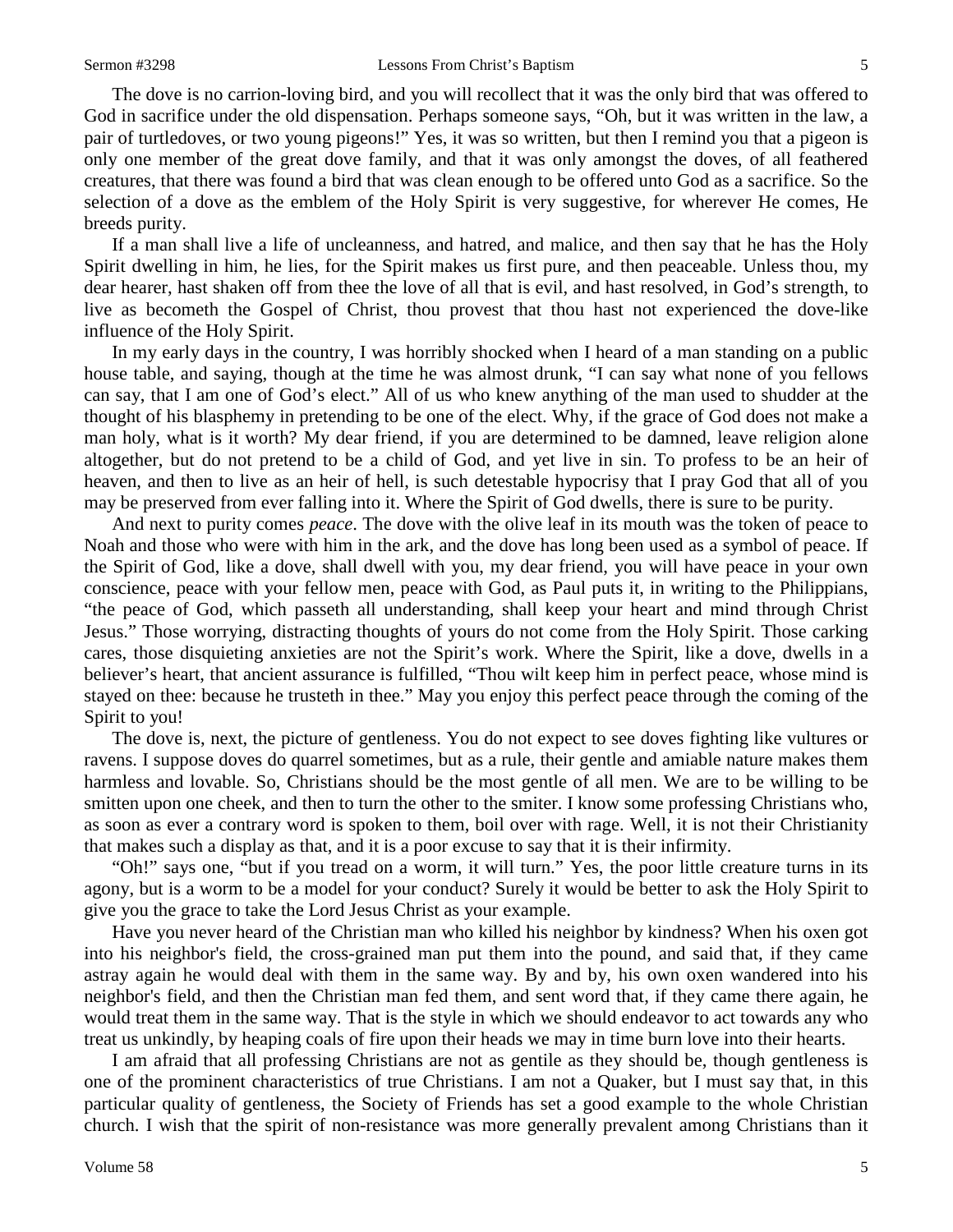often is. It is certainly in accordance with both the teaching and example of our Lord Jesus Christ, "who, when he was reviled, reviled not again; when he suffered, he threatened not; but committed himself to him that judgeth righteously." These words of the apostle Peter follow immediately after his declaration that "Christ also suffered for us, leaving us an example, that ye should follow his steps." Where the dove-like Spirit dwells, there will be a gentleness of spirit in harmony with His own nature. I am charmed with the change that is often apparent in the converts who come to join this church.

When I hear of a man who, before his conversion, used to rage and rave in such a way as to be a terror to his family, yet who now, though he is at times greatly provoked, just walks away, and says nothing, I feel that the grace of God is really working in his heart. If what you call grace does not change your evil tempers, you had better exchange it for the true grace of God which will do so, for surely, it is one of the first evidences that the Spirit of God is dwelling within a man when it makes him "gentle, showing all meekness unto all men."

A dove is also one of the most *harmless* of all God's creatures, and a Christian must never intentionally hurt or harm others. Our Lord Jesus Christ was willing to suffer, but He did not make others suffer, and He would not have us seek to propagate His truth in a bitter spirit. If you are dealing with an infidel, let him see that, however strongly you disapprove of his principles, you endeavor to win him away from them, not by unkindness, but by love.

I doubt if anybody is ever bullied into accepting the Gospel. Certainly, more flies are caught with honey than with vinegar, and more sinners are brought to Christ by kindness than by unkindness. Never let anyone be able truthfully to say of you, "There is a professed follower of the Lord Jesus Christ who has done me most serious injury," but rather let it be said concerning you, "There goes a man whom I grossly injured, yet he bore it patiently, and said nothing against me because he was a Christian."

You know too that, in Scripture, the dove is spoken of as a type of *love.* When the turtledove has lost its mate, everybody knows how it will sit, and moan, and mourn. "The voice of the turtle is heard in our land" is the Scriptural description of a spiritual springtime, the season of love and joy. If the dove-like Spirit has come into thy heart, my friend, are soul will be full of love to Jesus, but if thou art not conscious of His presence, thou wilt mourn like the bereaved dove, and wilt dolefully sing—

### *"I cannot bear Thine absence, Lord; I cannot live without Thy smile."*

If I cannot rejoice in Christ, the next best thing is to weep because I cannot enjoy sweet fellowship with Him. If I cannot rest in Christ, it is a good thing if I cannot rest anywhere else. Ah, soul! if thou hast the Spirit of God within thee, thou wilt pine, and sigh, and cry until Christ is very near and very dear to thee, but when He is both near and dear to thee, then thy soul will be like a vessel that is filled to the brim, yet still remaining under the running stream, and thou wilt overflow with love and gratitude to thy dear Lord who hath done such great things for thee.

Time flies, so I must close with just one more thought. You remember that, when this world was created, "the earth was without form, and void; and darkness was upon the face of the deep. And the Spirit of God moved upon the face of the waters." Everything was in a state of chaos and confusion, there was neither life nor order, but when the Spirit of God spread His great wings over the face of the deep, and brooded, like a bird upon its nest, it was not long before the voice of God was heard, and soon, disorder gave place to order, darkness to light, and death to life.

The Holy Spirit comes into our heart now to work the same kind of change as that. He finds our soul in a state of chaos, formless, empty, dark, but when He mysteriously spreads His dove-like wings over our soul, life, and light, and order soon appear. We then begin to see what we never saw before. We put God into His right place, and we realize how great He is, and we put ourselves into our right place, and we realize what nothings we are. We put the law into its right place, and recognize how terribly stern it is, and we put sin into its right place, and we quail before its terrible power.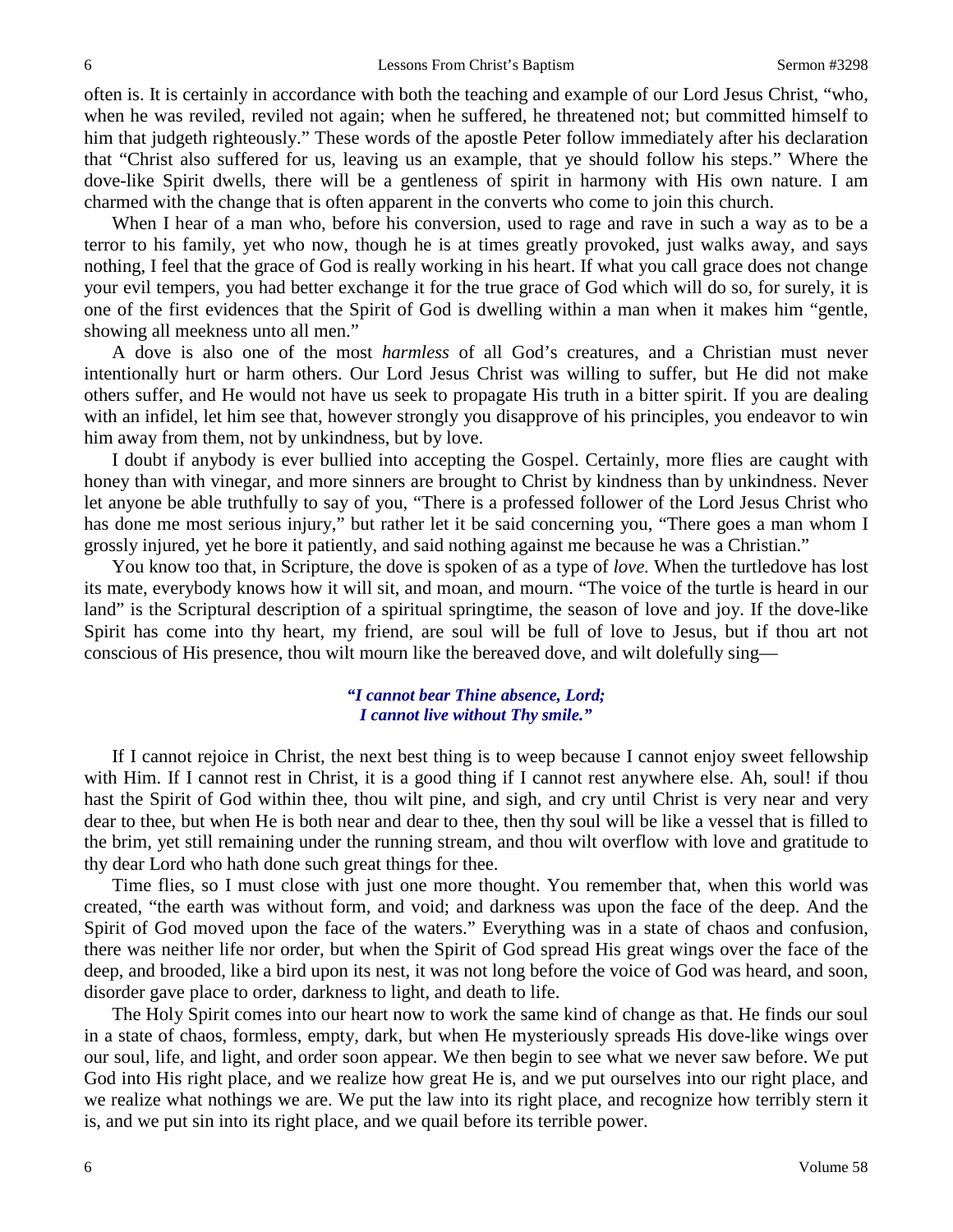When the Spirit of God broods over us, one of the first signs of the new life appearing in our soul is the penitent cry, "God be merciful to me a sinner." Those sorrow-filled eyes, those swiftly-falling tears, that broken-hearted sigh—all these are the result of the brooding of the Spirit of God upon our disordered nature. And when at last you can truthfully say—

> *"I rest my soul on Jesus, This weary soul of mine; His right hand me embraces, I on His breast recline;"—*

that also is the result of the brooding of the Spirit. He has quickened you, He has given you life, for only a living soul can truly say, "I do believe in Jesus." That is a sure sign of the new creation, it is a certain proof that Christ has made all things new in you by the effectual working of His ever-blessed Spirit. To any here who have never realized the dove-like energy of the Holy Spirit, I commend the prayer Charles Wesley wrote—

> *"Expand thy wings, celestial Dove, Brood o'er our nature's night; On our disorder'd spirits move, And let there now be light."*

Dr. Watts gives us another prayer in which Christians can heartily unite—

*"Descend from heaven, immortal Dove, Stoop down and take us on Thy wings, And mount and bear us far above The reach of these inferior things!*

*"Beyond, beyond this lower sky, Up where eternal ages roll, Where solid pleasures never die, And fruits immortal feast the soul!*

*"Oh for a sight, a pleasing sight, Of our almighty Father's throne! There sits our Savior crown'd with light, Clothed in a body like our own.*

*"When shall the day, dear Lord, appear, That I shall mount to dwell above, And stand and bow amongst them there, And view Thy face, and sing, and love?"*

May the Lord bless every one of you, for Jesus Christ's sake! Amen

### **EXPOSITION BY C. H. SPURGEON**

#### *ROMANS 6*

**Chapter 6. Verse 1.** *What shall we say then? Shall we continue in sin, that grace may abound?*

If the sinfulness of man has really given an opportunity for the display of divine mercy, then the devil's logic would be, "Let us commit more sin, that there may be more room for grace to work." But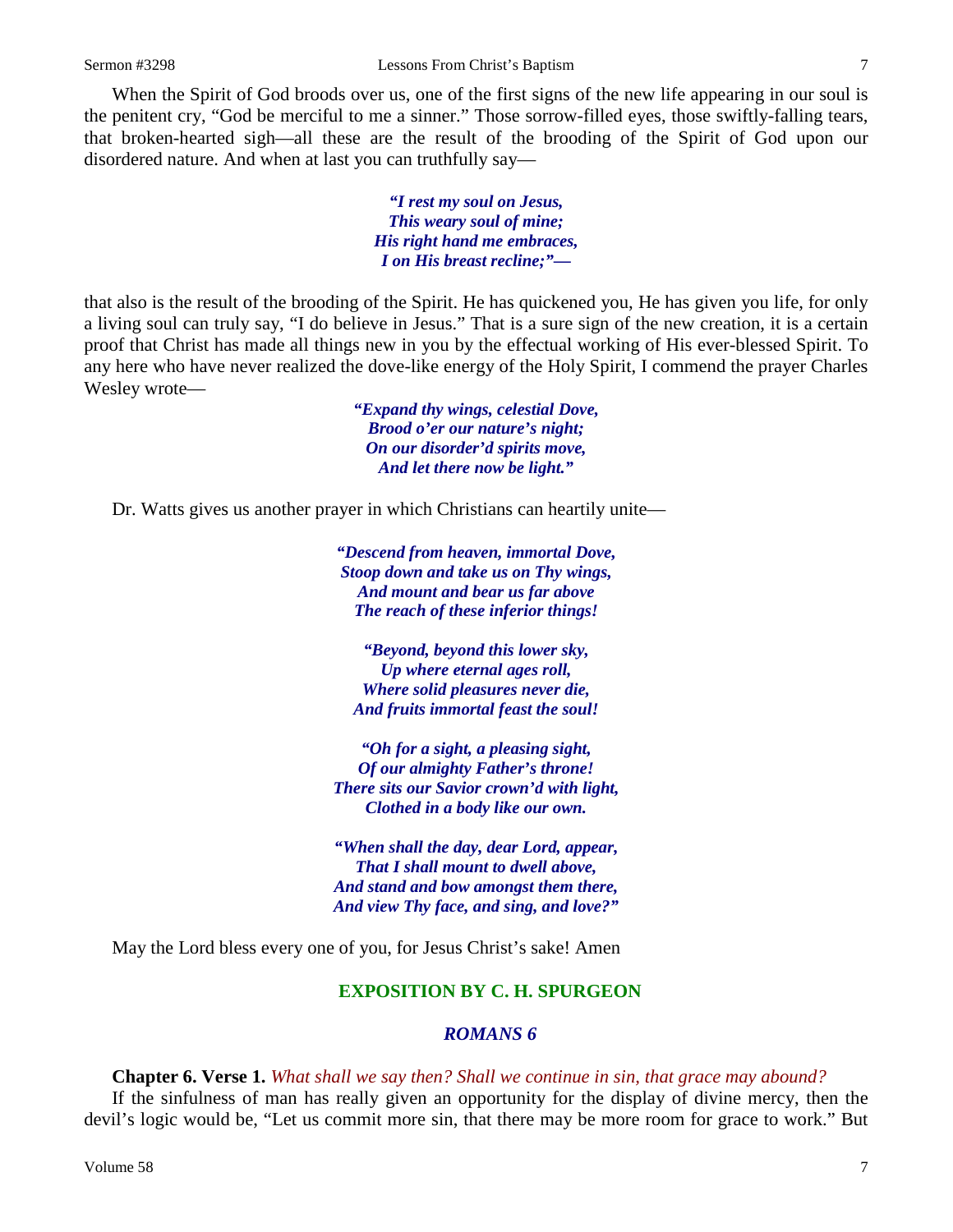Christians have learned their reasoning in another school, and to such diabolical arguments they answer in the words of the apostle—

## **2.** *God forbid. How shall we, that are dead to sin, live any longer therein?*

The two terms are exactly opposite to one another. If, through grace, we are dead to sin, how can we live in it? If, sinners as we are, we come to Christ to be saved from sin, then it would be a complete misuse of language to talk of being saved from sin, yet still to continue in it. Besides, the apostle goes on to show that the ordinance, by which believers in Jesus are to be admitted into the visible Christian church will not suffer them to continue in sin.

**3-4.** *Know ye not, that so many of us as were baptized into Jesus Christ were baptized into his death? Therefore we are buried with him by baptism into death: that like as Christ was raised up from the dead by the glory of the Father, even so we also should walk in newness of life.* [See sermons #1627, "Baptism—a Burial" and #2197, "Christ's Resurrection and our Newness of Life"].

You remember, my brethren and sisters in Christ, that hallowed hour when you went down into the liquid tomb, when, in the name of the Father, the Son, and the Holy Spirit, you were immersed upon profession of your faith in Jesus Christ. By that solemn act you set forth your death to sin, and when you were raised again out of the opening element, you thereby made a profession of your faith in Christ's resurrection, and moreover, you did there and then, seeing that you had received the grace of God in truth, profess to rise unto newness of life. How could you, then, go back to sin? That would be to make your baptism a lie, indeed, you are all of you unbaptized unless you have been baptized into Christ's death.

# **5-6.** *For if we have been planted together in the likeness of his death, we shall be also in the likeness of his resurrection: knowing this, that our old man is crucified with him, that the body of sin might be destroyed, that henceforth we should not serve sin.* [See sermon #882, "The Old Man Crucified"].

God has driven the nails through the active powers of our sin, both hands and feet are fastened to the cross of Christ, and though the heart and the head may sometimes wander, yet our old man is crucified with Christ that the body of sin may be destroyed, and we are looking forward to that happy day when the old man shall be dead altogether, and we shall be made meet to enter into the inheritance of the saints in light. We believe that our old man will never die until we die, but we thank God that the death of our body will be also the death of the body of sin.

#### **7.** *For he that is dead is freed from sin.*

He can no longer live in it, for he is dead, and if we are really dead in Christ, we can no longer live in sin as we were wont to do.

**8-11.** *Now if we be dead with Christ, we believe that we shall also live with him: knowing that Christ being raised from the dead dieth no more; death hath no more dominion over him. For in that he died, he died unto sin once: but in that he liveth, he liveth unto God. Likewise reckon ye also yourselves to be dead indeed unto sin, but alive unto God through Jesus Christ our Lord*. [See sermons #603, "Death and Life in Christ," and #2933, "Dead, yet Alive"].

If Christ could die again, then believers might lose their spiritual life, and there might be such a thing as falling from grace, but while Jesus lives, no member of his mystical body can die. His own promise is, "Because I live ye shall live also." He died unto sin once, we do the same. He lives no more to die, we also do the same. Highly privileged are they who are dead with Christ, and blessed is that ordinance in which we set forth our death and burial with him.

**12-13.** *Let not sin therefore reign in your mortal body, that ye should obey it in the lusts thereof. Neither yield ye your members as instruments of unrighteousness unto sin: but yield yourselves unto God, as those that are alive from the dead, and your members as instruments of righteousness unto God.*

Your legs used to carry you to the theatre, compel them now to carry you to the house of God even though you are weary. Your eyes could look long enough upon wickedness, let not their lids fall when you are sitting to hear a sermon. Let all the members of your body which once served Satan now serve